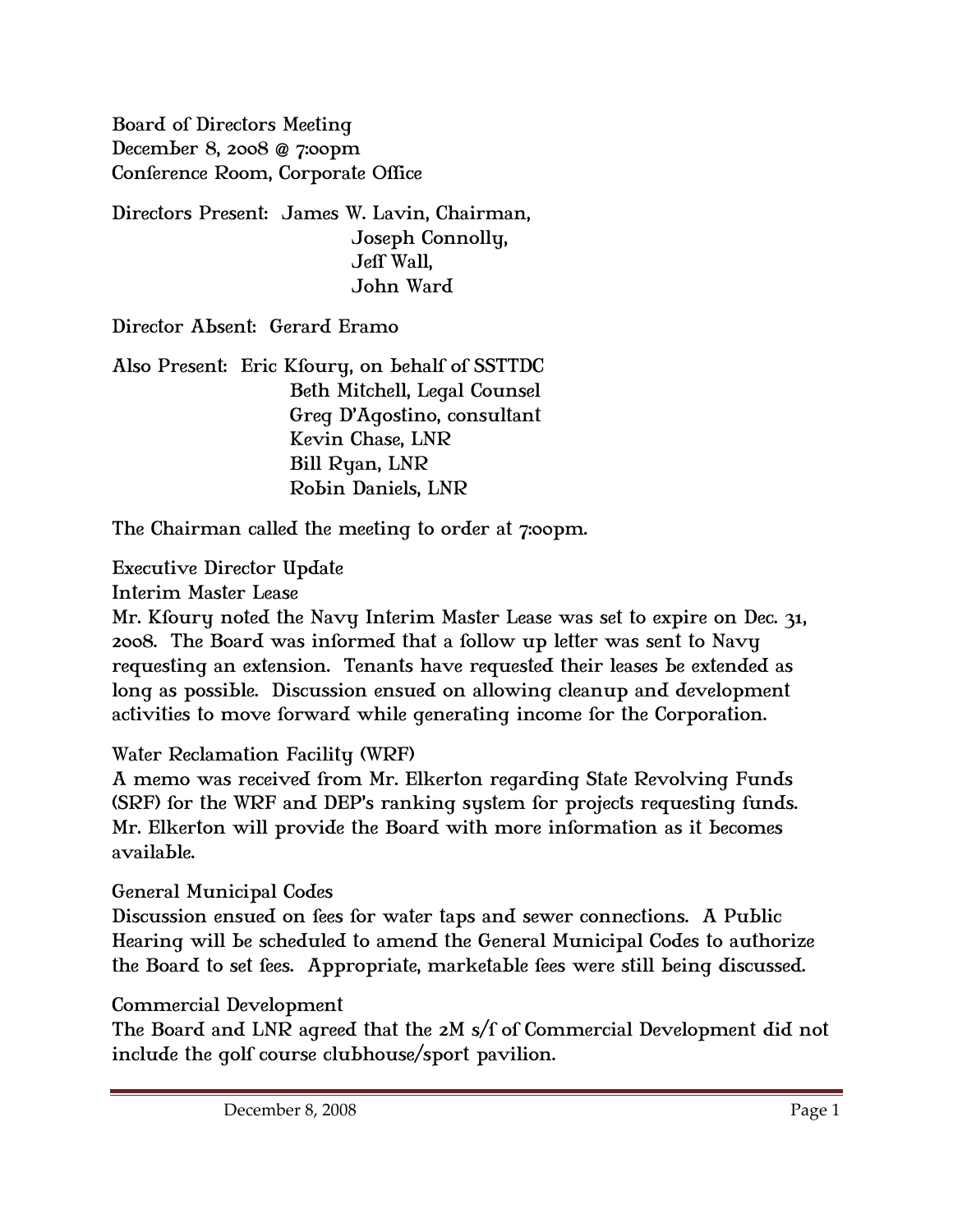## Senior Housing

Mr. Chase noted that LNR was working with a group planning to develop a combination senior independent living/ nursing facility. Mr. Chase noted the Zoning By-Laws required the Special Permit Granting Authority to review both a special permit application and site plan application to develop a Senior Residence Community of this type.

Mr. Chase asked the Board to consider making a declaration of support for this new classification of a Senior Residence Facility (on a specific parcel) in order to give a comfort level to the development group, before they close a Purchase and Sales Agreement with LNR, that their intended use was allowed.

The Board was informed that LNR's Legal Counsel drafted a proposed amendment to SSTTDC's Affordable Housing Regulations to fit this new type of Senior Residence Community. This particular development project is likely to have a 30% affordable component. It was noted that this type of Senior Housing product was not contemplated when the Regulations were discussed.

## Tax Plan

Mr. D'Agostino reviewed the revisions to the draft Tax Plan, DOR's input, and reported on the status of land valuations. Discussion ensued on valuation determinations, the adoption of assessments by a SSTTDC Board of Assessors and seeking input from Legal Counsel on the timing and structure of a Board of Assessors.

Mr. Kfoury informed the Board of an apparent conflict between the Corporation's audited financial statements and the DOR's Recap Sheet requirements involving revenues received after June 30, 2008. The Corporation financial statements carry the funds as FY08 revenues while it appears they must be carried as FY09 revenue for DOR purposes. Collaboration with DOR continues. The Board was reminded of the urgency to get the Tax Plan approved and the Tax Rate certified.

## VOTED: Motion of Jeffrey Wall, seconded by John Ward, to enter into Executive Session for the purpose of Development Negotiations and Financial Strategies Ward, aye, Wall, aye, Connolly, aye, Lavin, aye

Open Session ended 7:56pm

Executive Session ended 8:50pm

VOTED: Motion of Jeffrey Wall, seconded by Joseph Connolly, to adjourn the meeting.

## 4-0 Unanimous vote

The meeting adjourned at 8:50pm.